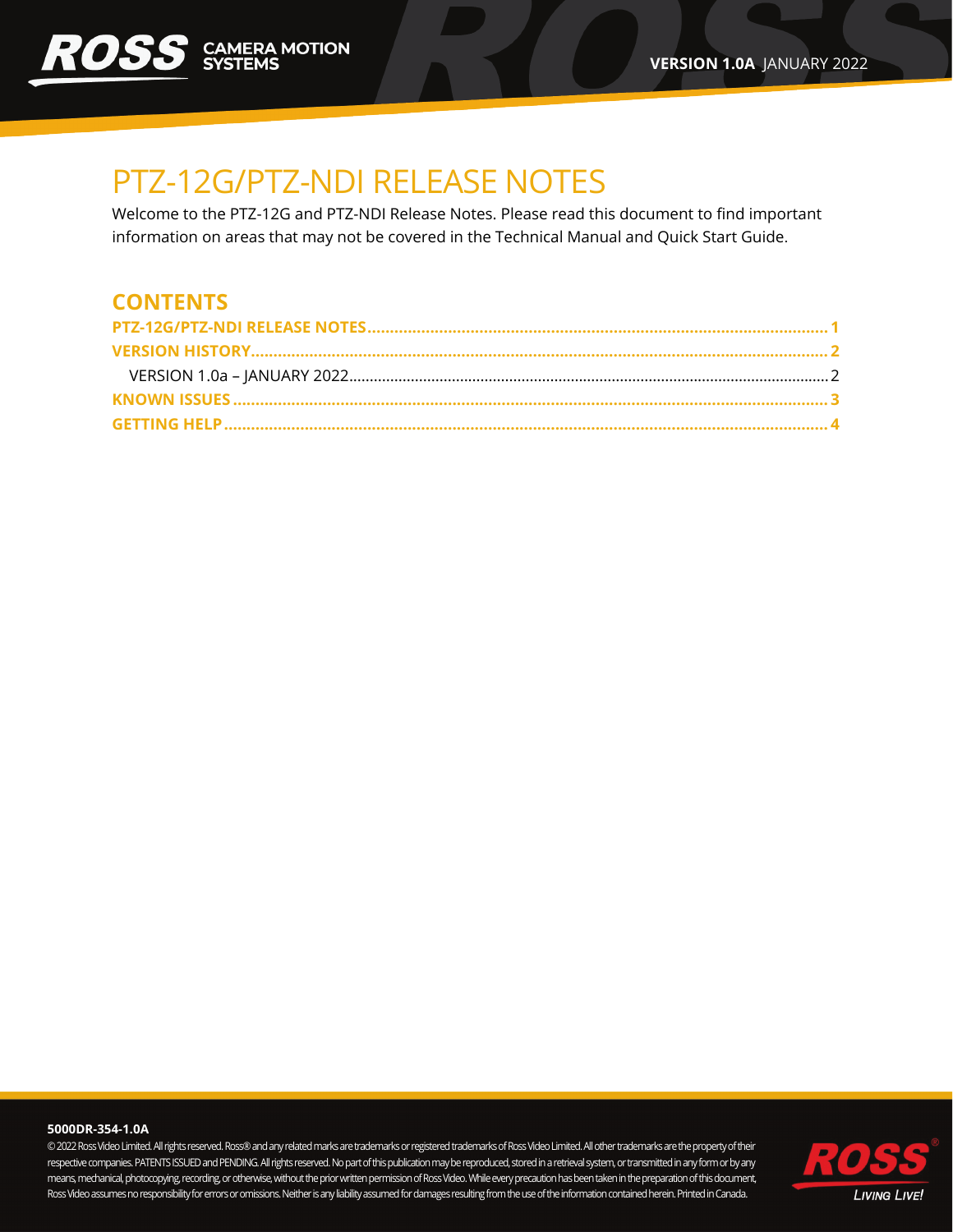# <span id="page-1-0"></span>VERSION HISTORY

### <span id="page-1-1"></span>**VERSION 1.0a – JANUARY 2022**

#### **WHAT'S NEW**

This is the first release of firmware for the Ross PTZ-12G and PTZ-NDI cameras.

#### • **4K/60 PTZ Camera with 30x Optical Zoom**

Perfect for live broadcasts in houses of worship, corporate board rooms, auditoriums, classrooms and TV studios, the Ross PTZ-12G and PTZ-NDI deliver all of the high-end features of a UHD pan-tiltzoom (PTZ) camera within your production budget. The result is a high performance PTZ camera that is easer to deploy, integrate and operate than anything before in its class.



#### • **Simple installation and upgrade**

The PTZ-12G supports IP control, streaming video, audio, and power-over-ethernet (PoE++) over a single Cat6 cable, with the PTZ-NDI adding native NDI|HX2 to that list. Firmware can be easily upgraded over the Web UI with no physical access to the camera required.

#### • **Endless output possibilities**

Both models support 720p, 1080p, 2160p resolutions at 25 / 29.97 / 50 / 59.94 fps. Video can be output over 12G-SDI, HDMI 2.0, Ethernet, or USB 3.0. The PTZ-12G supports streaming over RTSP / RTMP / RTMPS / MPEG-TS / SRT using H.265, HEVC or MJPEG compression, while the PTZ-NDI offers NDI|HX2 streaming, (H.264 or HEVC compression).

#### • **Stored On-board**

Up to 256 user defined preset modes can be stored on the camera, allowing the quick and easy recall of Pan,Tilt, Zoom, Focus, and paint settings. Presets stored on the camera are available for recall by any control system connected to the camera, including Dashboard, video switchers, or third-party controllers.

#### • **Stay Focused**

Autofocus keeps the subject in focus even as they move around within the frame. Settings allow adjustment of the sensitivity and the region of the frame that is used for focusing.

#### • **Perfectly Exposed**

Choose from four exposure modes, from fully manual to fully automatic, with iris priority and shutter priority in between. In addition, Wide Dynamic Range (WDR) provides superior images when lighting conditions vary widely across the frame.

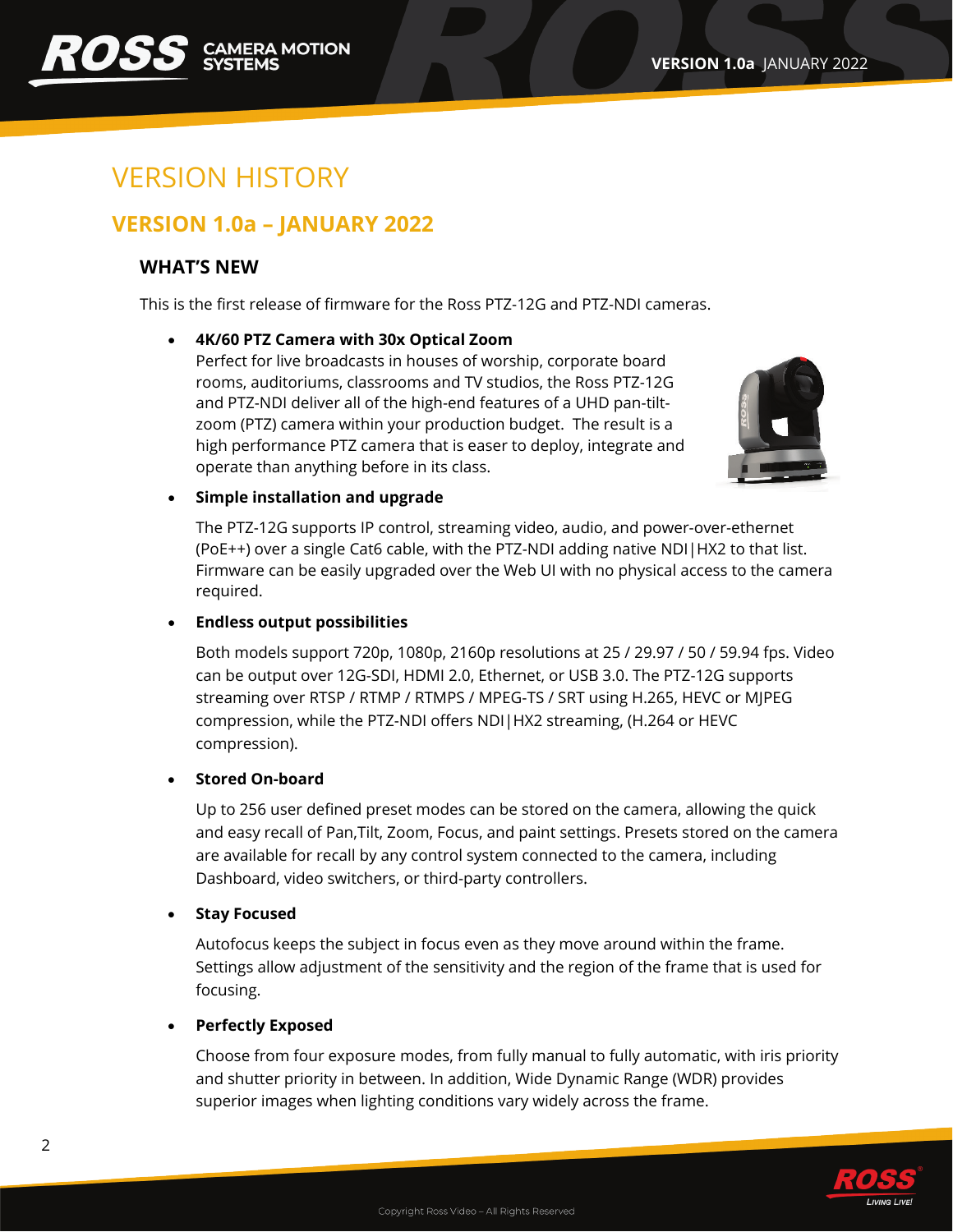#### • **Paint a pretty picture**

Comprehensive suite of color and picture controls allows fine tuning of the camera image, including seven white balance modes, manual red and blue settings, sharpness, 2D and 3D noise reduction, and hue, saturation and gamma settings.

• **Integrated Tally**

The PTZ includes an integrated tally light that can be illuminated red, green or orange, as set by the external controller to reflect the various tally states for the camera.

#### • **Flexible control options**

The PTZ-12G and PTZ-NDI can be controlled from DashBoard via VISCA over IP. They also offer a Web UI interface, as well as an on-screen display which can be controlled directly with a remote control unit or from a DashBoard client. SmartShell control can be enabled using the Furio gateway, which forms part of the DashBoard controller.

| PTZ-NGL-PTZ-NDL  |                |             |                | 出力は良         |                     | ont on                | <b>San Older</b> | ROS                                                                                             |
|------------------|----------------|-------------|----------------|--------------|---------------------|-----------------------|------------------|-------------------------------------------------------------------------------------------------|
| $\bullet$        |                | <b>Cold</b> |                |              |                     | $K \times \mathbb{R}$ |                  | ×<br>Store Option.                                                                              |
| <b>Sales Mar</b> | <b>STORY</b>   | v.          | $\alpha$       | ٠            | <b>STEP</b>         |                       | ×                | <b>COMMON</b><br>Carry Corrol                                                                   |
| ٠                | r.             | ٠           |                | ٠            | $\alpha$            | ×                     | $\alpha$         | 1.31                                                                                            |
| $\sim$           | 12.            | ۰.          | 44             | ×            | $\sim$              | $\sim$                | a.               | $\ddot{}$                                                                                       |
| ×                | ×.             | ×           | ×.             | ٠            | m.                  | <b>A</b>              | a.               | Aug.                                                                                            |
| $\sim$           | $\mathbf{y}_i$ | ٠           | $\overline{a}$ | ×            | $\mathbf{r}$        | ×                     | $\sim$           | ٠<br>$\ddot{\phantom{a}}$<br><b>SPR</b><br>Price.                                               |
| <b>A</b>         | v.             | ×.          | ×              | ٠            | ٠                   | ٠                     | w.               | ٠<br>٠<br>m.                                                                                    |
| ×                | $\alpha$       | ٠           | ٠              | $\mathbf{a}$ | $\alpha$            | m.                    | $\alpha$         | $\sim$<br>$2\mu$<br>ma.<br>ш<br><b>Carl Ford</b><br>All real                                    |
| ×                | ×.             | ×.          | $\sim$         | ٠            | $\sim$              | $\sim$                | 100              | $\frac{\partial \mathbf{u}(\mathbf{f},\mathbf{u})}{\partial \mathbf{u}(\mathbf{f},\mathbf{u})}$ |
| ٠<br>$\sim$      |                |             |                |              | z<br><b>PASSION</b> |                       | п<br>a.          |                                                                                                 |

**Note**: The NDI video output by the PTZ-NDI camera uses the NDI|HX2 protocol which is not supported by all video viewers (including Ross DashBoard).

#### **LOAD LINEUP**

- **PTZ-12G: VCBD101** (VMG100 \_VMF101 \_VWS100 \_VWT100 \_VWP122 \_VMK107 \_VWR100 \_VMN105\_VMO107)
- **PTZ-NDI: VCBE100** (VMG100 VMF101 VWN101 VWO102 VWP122 VMK107 VWR100 \_VMN105\_VMO107)

## <span id="page-2-0"></span>KNOWN ISSUES

Known issues include the following:

• **"About" tab shows incorrect firmware version after firmware upgrade fails** If an operator attempts to load incorrect firmware to the camera through the Web UI (for example loading firmware for the PTZ-12G to the PTZ-NDI), the upgrade will fail with the error "Firmware Upgrade Failed" and the Detail Information in the About tab of the Web UI will still show the previous firmware load line-up. However, the Firmware Version shown on the About page of the Web UI, or through DashBoard, will be the version number of the incorrect firmware that failed to load. The camera will continue to operate normally, but setting the camera to standby and back to power on in this state can cause some connection and performance issues, which resolve when camera is